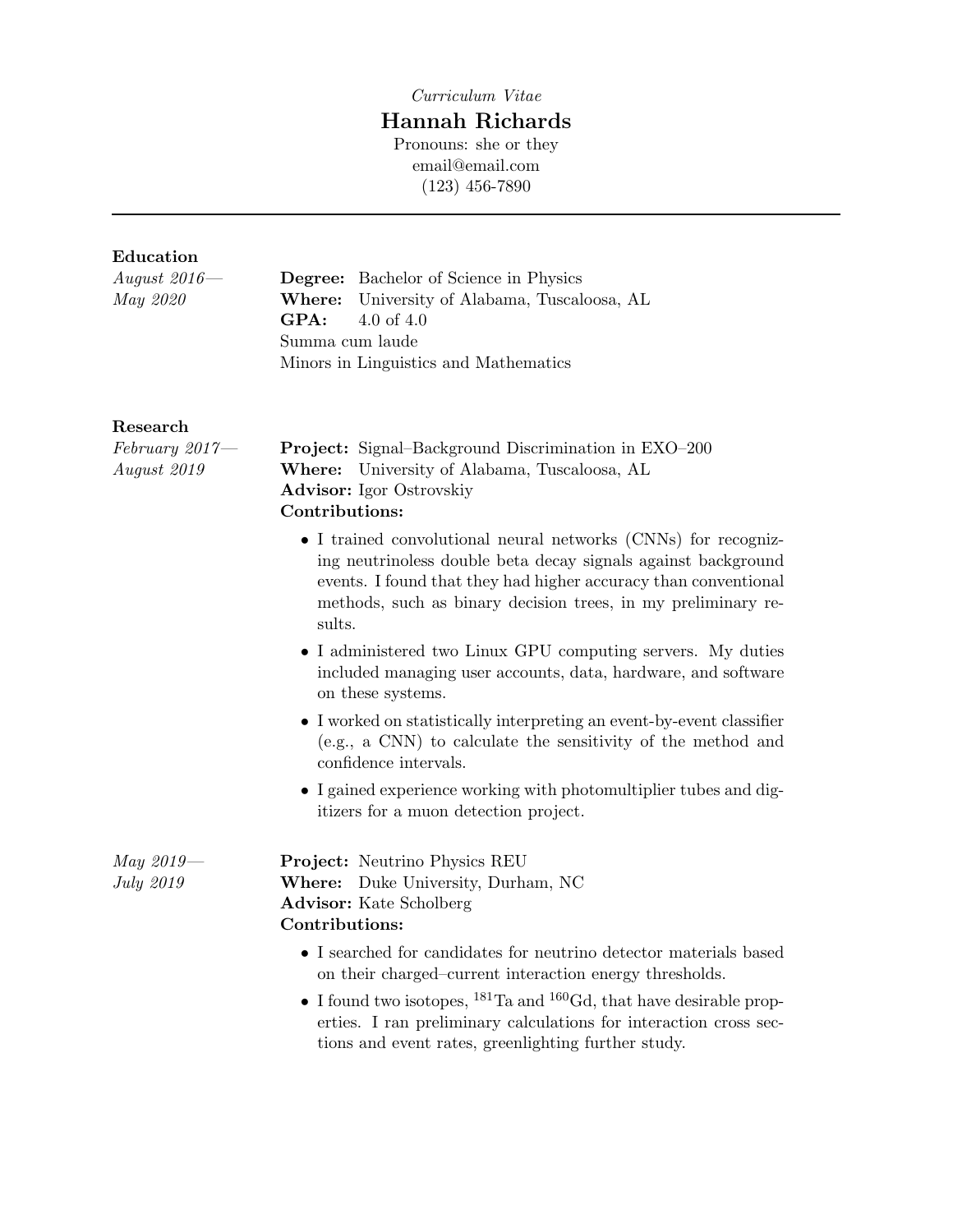| <i>May</i> 2018—<br>August 2018 | <b>Project:</b> Experimental Nuclear Structure REU<br><b>Where:</b> Vanderbilt University, Nashville, TN<br><b>Advisor:</b> Joseph Hamilton<br>Contributions:                                                                                                                                                                                                                            |
|---------------------------------|------------------------------------------------------------------------------------------------------------------------------------------------------------------------------------------------------------------------------------------------------------------------------------------------------------------------------------------------------------------------------------------|
|                                 | • Using double and triple coincidence counting, I measured the<br>frequency at which $^{252}$ Cf spontaneously fissions into certain iso-<br>topes. I performed these measurements for two separate element<br>pairs: tellurium-palladium and strontium-neodymium.                                                                                                                       |
|                                 | • I tabulated my results into yields matrices, finding that the<br>most common number of neutrons evaporated during these de-<br>cays was 3 or 4, with immeasurably small yields above 5 neu-<br>trons. This is evidence that a previously studied case, that of<br>barium-molybdenum, is unique since it has an unusually high<br>probability of evaporating between 7 and 10 neutrons. |

#### Teaching

| January 2017— | <b>Position:</b> Learning Assistant |                                                                          |  |
|---------------|-------------------------------------|--------------------------------------------------------------------------|--|
| December 2019 |                                     | <b>Where:</b> Department of Physics and Astronomy, University of Alabama |  |

I worked as an undergraduate teaching assistant in introductory physics courses from the spring of my freshman year until my senior year. I assisted with labs, proctored exams, and presented extra credit problems for the classes.

#### Publications

- Brooks M. Musangu et al. "Anomalous neutron yields confirmed for Ba-Mo and newly observed for Ce-Zr from spontaneous fission of  $^{252}$ Cf". In: Phys. Rev. C 101 (3 Mar. 2020), p. 034610. DOI: 10.1103/PhysRevC.101.034610. URL: https://link.aps. org/doi/10.1103/PhysRevC.101.034610
- Sébastien Delaquis et al. "Deep neural networks for energy and position reconstruction in EXO-200". In: *Journal of Instrumentation* 13.08 (Aug. 2018), P08023. URL: http: //stacks.iop.org/1748-0221/13/i=08/a=P08023

#### Presentations

- T. H. Richards and Kate Scholberg. "Finding a Material with a Low Energy Threshold for Charged–Current Neutrino Interactions". In: 86th Annual Meeting of the Southeastern Section of the American Physical Society (SESAPS). Nov. 2019. url: https://meetings.aps.org/Meeting/SES19/Session/D04.18
- T. H. Richards and Kate Scholberg. "Finding a Material with a Low Energy Threshold for Charged–Current Neutrino Interactions". In: 2019 Fall Meeting of the APS Division of Nuclear Physics. Oct. 2019. url: http://meetings.aps.org/Meeting/ DNP19/Session/HA.117